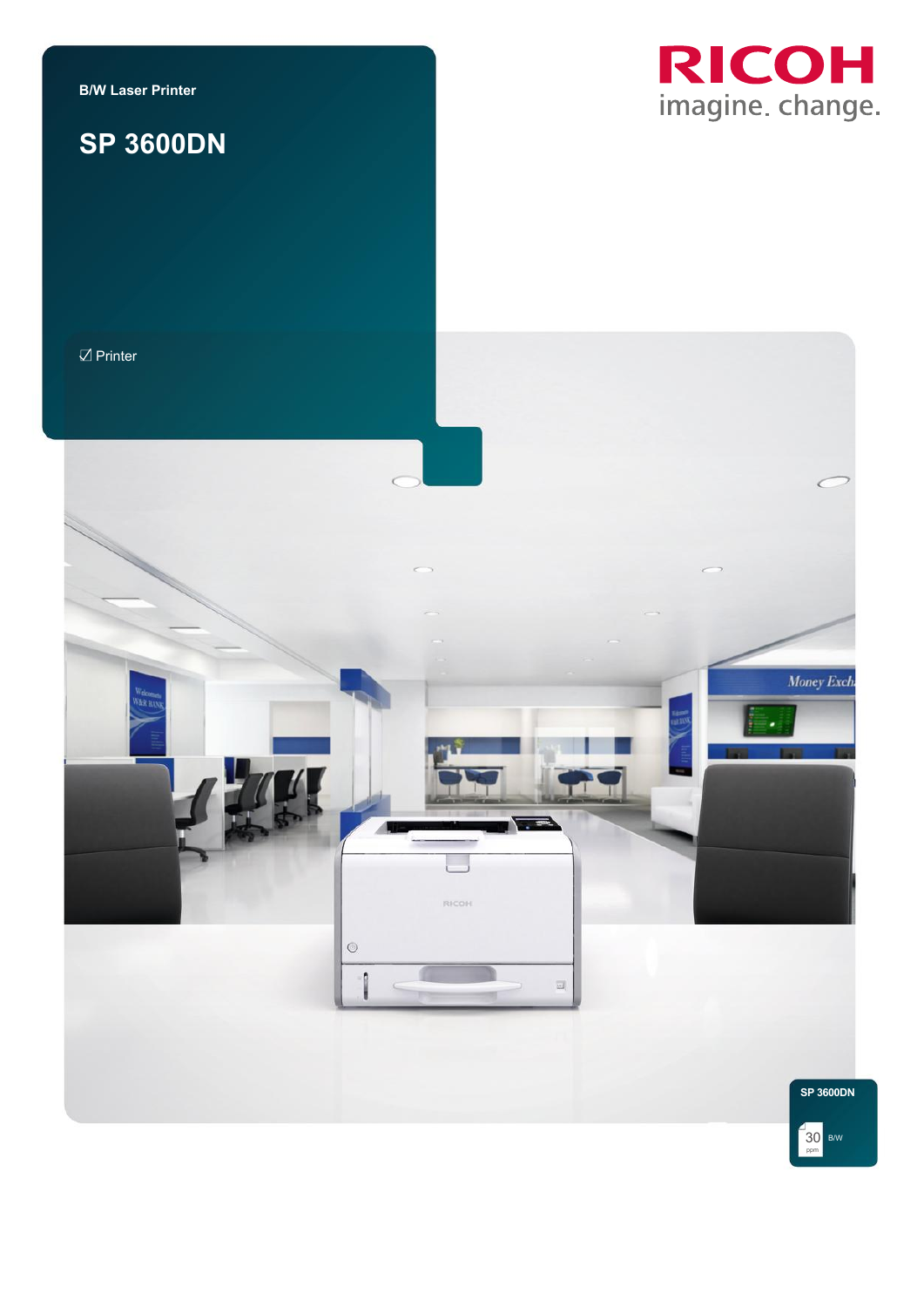## **Compact and economical A4 printing**

With an attractive initial purchase price and low Total Cost of Ownership, Ricoh's SP 3600DN A4 printer is the perfect device for low volume, cost-effective printing. It's also extremely compact, has a warm-up time of only 13 seconds, and prints up to 30 pages per minute (double-sided printing at 15 ppm). Easy to use and maintain, the SP 3600DN handles plain, thick or thin paper between 52 and 162 g/m² and coated or card stock. In addition, its standard paper tray takes 250 sheets, while its optional extra tray takes a further 500 sheets.

- Your budget intact: competitive purchase price
- Cost-efficient: low running costs
- Eco-friendly: low power consumption
- Space-saving: highly compact
- Easy to use with 4-line LCD display

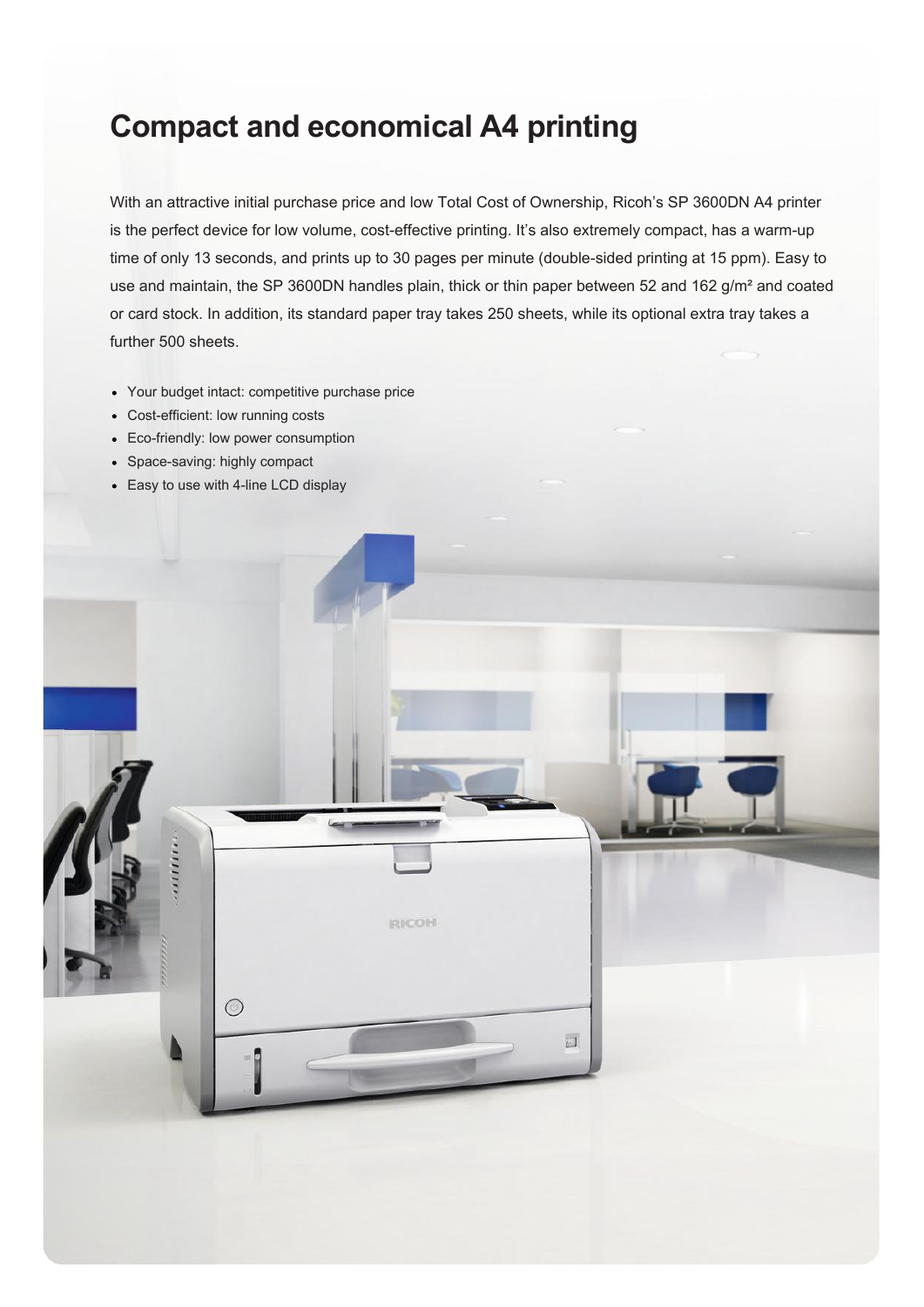# **Easy printing at an attractive price**

## **User-friendly**

Everything about the SP 3600DN is designed to make it a pleasure to work with. The operation panel with its 4-line LCD display is easy to use, with clear and legible instructions. Another practical feature is the easy grip handle of the paper tray.



## **Economical to run**

With a perfect combination of an affordable initial purchase price and a low Total Cost of Ownership, the SP 3600DN is ideal for budget-conscious offices. The Typical Electricity Consumption value of 1.4 kWh is among the lowest in its sector.

## **Ultra compact**

An LED print head takes up much less space than the equivalent laser head. As such the SP 3600DN has a small footprint: you can install this device virtually anywhere as it takes up minimal office space.

## **Ricoh's total office solutions**

Whatever equipment you need for your digital office – a printer, copier, fax, multifunctional device or software – you can find the appropriate solution from Ricoh's extensive line-up. Our solutions are tailored to company-specific needs, issues and challenges. Whether you are looking for cost reduction, productivity improvement, enhancing information security or environmental impact reduction we can help you to find the answer. After implementation, we offer comprehensive aftersales support.